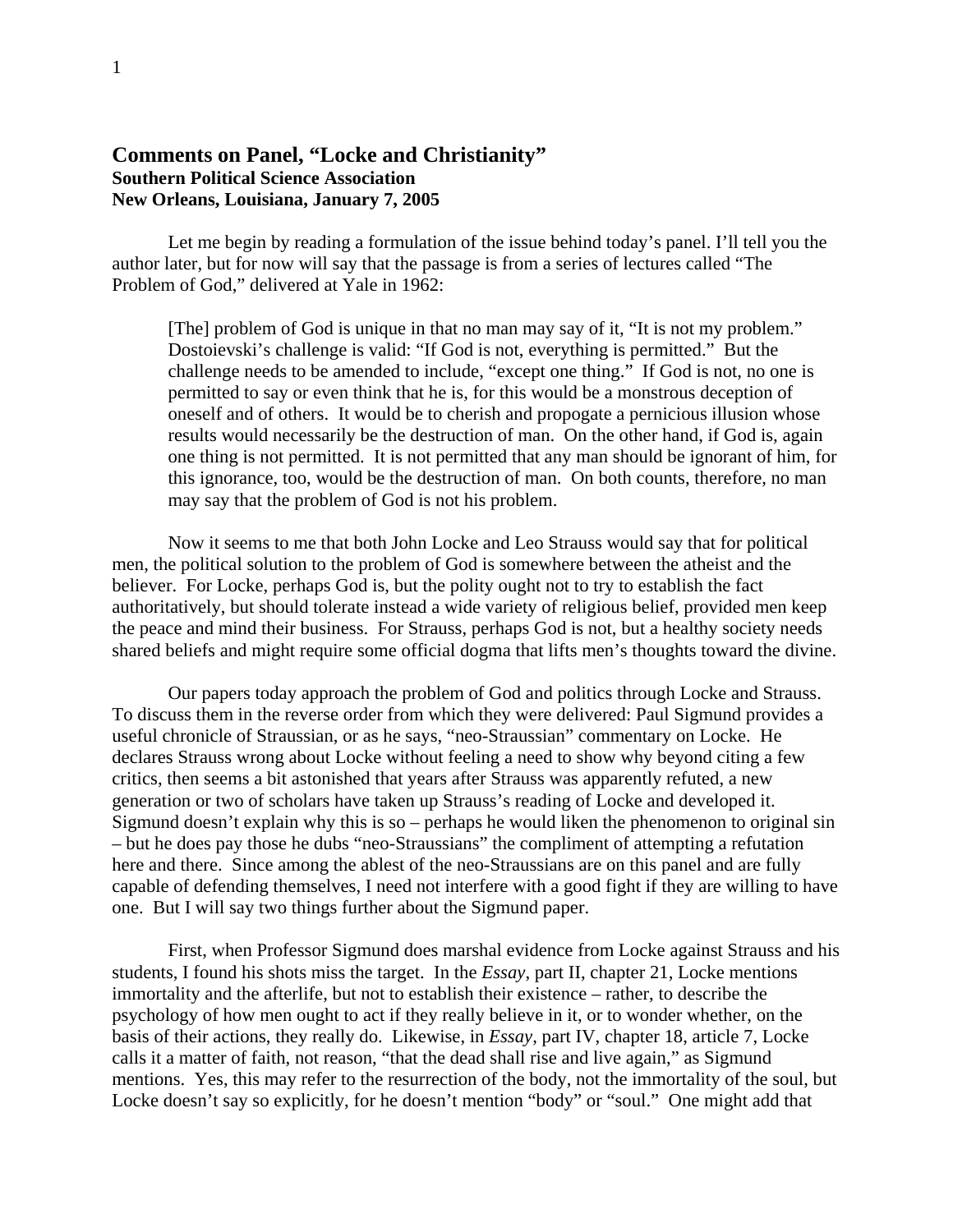when he speaks of "eternity" in the *Essay* (II.29.16 and II.14.27), it is not to acknowledge it but to explain that men imagine what it is from their experience of long duration.

 Second, I like the moniker "neo-Straussian," but Sigmund employs it indiscriminately and so misses an opportunity to make a useful point: that at least some of the neo-Straussians who write on Locke also depart from Strauss in an important way. To put the matter a little boldly, Strauss thought Locke an atheist, and condemned him; the true neo-Straussians think Locke an atheist, but celebrate him as an architect of the modern self. Yes, there is some ambiguity in Strauss's "condemnation": it was to drudgery, not fire. Yes, Locke's solid world is sober; no high aspiration for happiness ought to disturb the engine of contentment that is modern civil society and liberal democracy. This isn't East Coast/West Coast Straussianism, since both agree in celebrating Locke – but a dispute between those who have made their peace with modernity, not to say embraced it, and those who still turn toward the ancients, as did Strauss himself.

 Dwight Allman is a neo-Straussian by Professor Sigmund's definition, but it is not so clear to me whether he is by the revised definition I am suggesting. I liked his paper very much, thinking it right on the mark in its discussion of the Lockean rejection of original sin, in its account of how Locke uses theology, in its demonstration of how Locke argues by selective quotation of the Bible, in its recognition of the radical individualism in Locke's account, and in its suggestion of the political consequences of this. Here are my questions for him:

 First, are toleration and consent so clearly consistent in Locke? Consent as the basis of government implies that men can agree to take charge of their future in common; but toleration implies that regarding the things of the soul, or the afterlife, they cannot. In religion, voluntary societies must always be open for dissolution. In politics, by contrast, consent binds – and if a problem arises, Locke recommends not exit but repair.

 Second, Professor Allman makes a very ingenious point about God's punishment of man's original sin with the requirement of future labor: that Locke embraces the curse implies that he denies the sin. Is this so clear? If sin is disorder, then punishment might be restorative, and so a kind of good. On the parallel point concerning the punishment of woman, the Old Testament might present subjection of wife to husband as punishment for sin, but the New Testament presents it as an image of the relation of Christ to the Church.

 Third, concerning Locke's "open-ended commitment to human possibility," mentioned toward the end of the paper: Does Professor Allman mean that Locke learns this from Christianity, which, as Strauss somewhere says, puts the golden age in the future rather than the past? Do not Locke and Christianity – but not Strauss – thus oppose the pessimism of the ancients, and their consequent inegalitarianism? In other words, is Strauss's critique of Locke and modernity a critique of Christianity, too?

 Finally, let me venture a few comments on Professor Michael Zuckert's paper, which I also liked very much. In *God, Locke, and Equality*, Jeremy Waldron is doing the theoretical work that the patrons of equality will need if they are to succeed in their post-election quest to